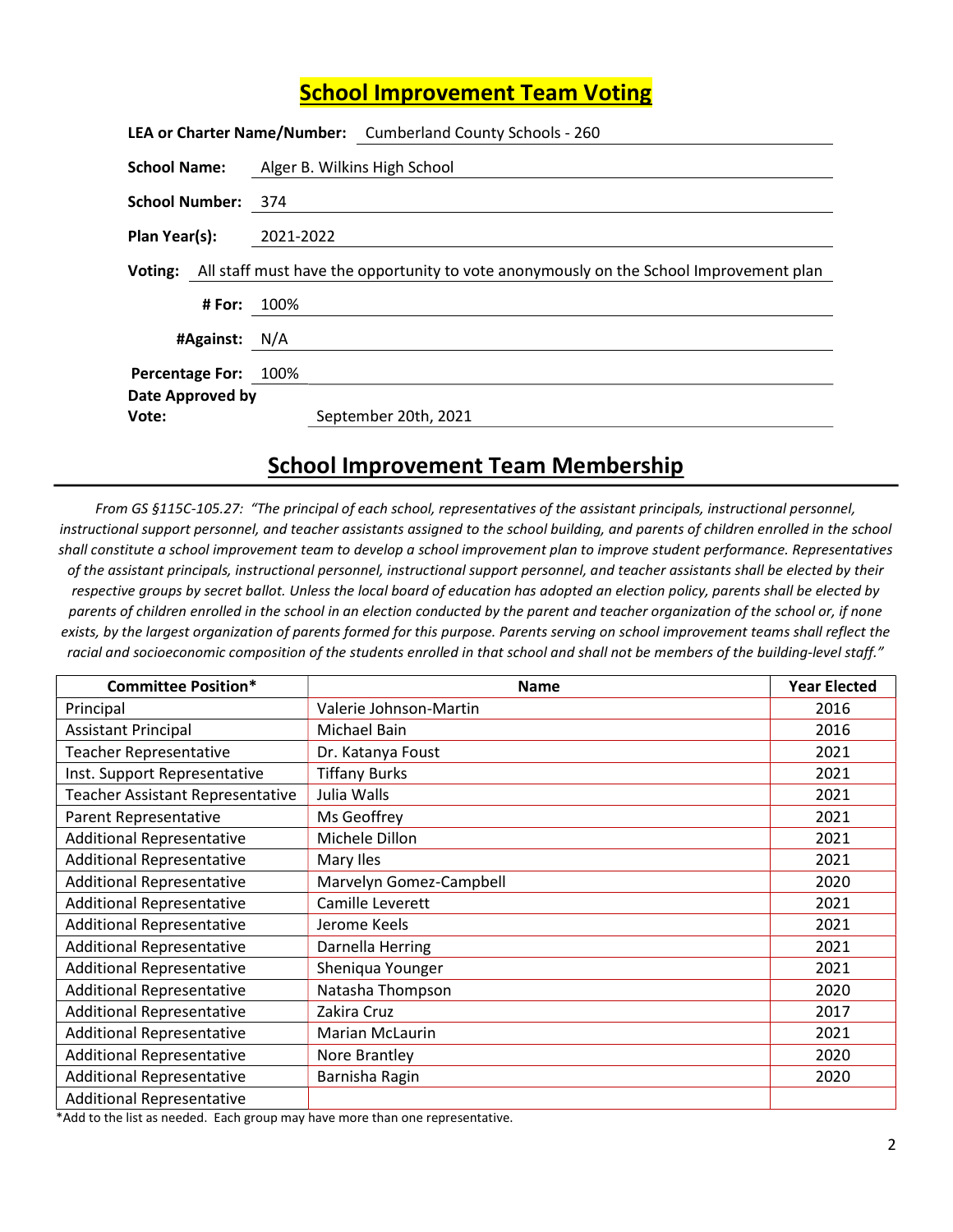# Title II Plan

Instructions: Complete each cell highlighted in red (content controls will also appear in red when you hover the cursor over them). Refer to the SAMPLE Title II Plan located on page 5 for examples.

|       | School:   Alger B. Wilkins High School |
|-------|----------------------------------------|
| Year: | 2021-2022                              |

### Description of the Plan

| loss and recovery due to COVID, student growth/proficiency and professional growth.                      |
|----------------------------------------------------------------------------------------------------------|
| <b>Purpose:</b> remain successful in the traditional classroom setting with a specific focus on learning |
| The purpose of this plan is to provide teachers with the strategies and skills needed to                 |

### **Budget Amount** Amount AMOUNT AMOUNT AMOUNT

Staff Development 1

Total Allocation: 1,000

Budget Breakdown Briefly describe the title of and purpose for this staff development:

Teachers will read and participants in an in-house Book Study on equity and teaching students in poverty, for our professional development this year. Teachers will participate in and read the books, "Ruby Payne, Frameworks of poverty,", and complete learning walks at other high schools to help supplement instruction. This may be virtual or traditional depending on our school status. Substitutes will be needed for class coverage during learning walks under the traditional plan at other campuses.

|                              | <b>DESCRIPTION</b>                                      | <b>AMOUNT</b> |
|------------------------------|---------------------------------------------------------|---------------|
| Personnel:                   | All classroom teachers, counselors and administrators   |               |
| <b>Training Materials:</b>   | Ruby Payne - Framework for Understanding Poverty        | \$340.00      |
| <b>Registration/Fees:</b>    | None                                                    |               |
| Travel:                      |                                                         |               |
| Mileage/Airfare:             | None                                                    |               |
| Lodging/Meals:               | None                                                    |               |
|                              |                                                         |               |
| <b>Consulting Services:</b>  | None                                                    |               |
| <b>Follow-up Activities:</b> | Breakfast and Snacks during meetings and presentations. | \$350.00      |
|                              | Total for staff development 1:                          | \$690.00      |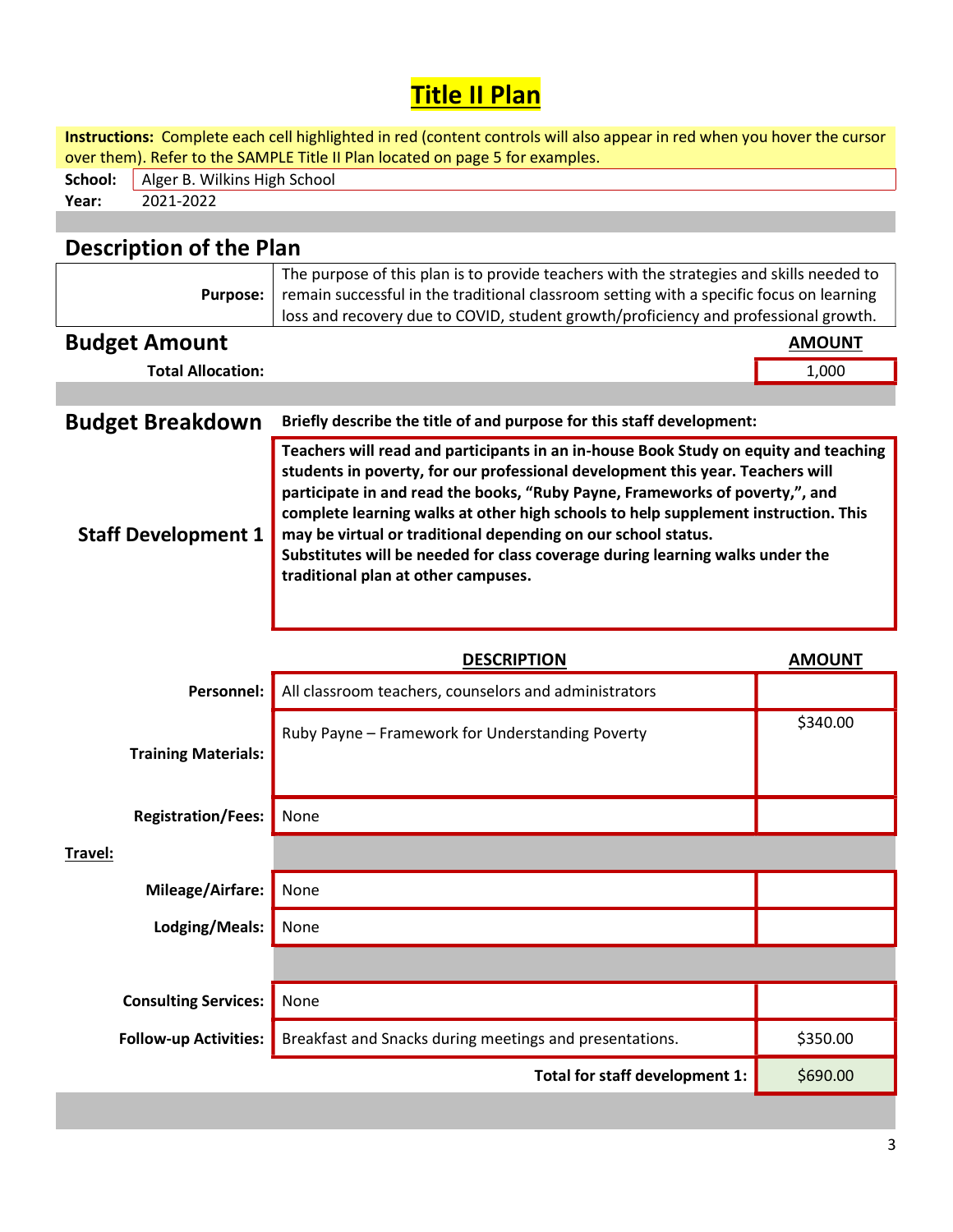Budget Breakdown Briefly describe the title of and purpose for this staff development: